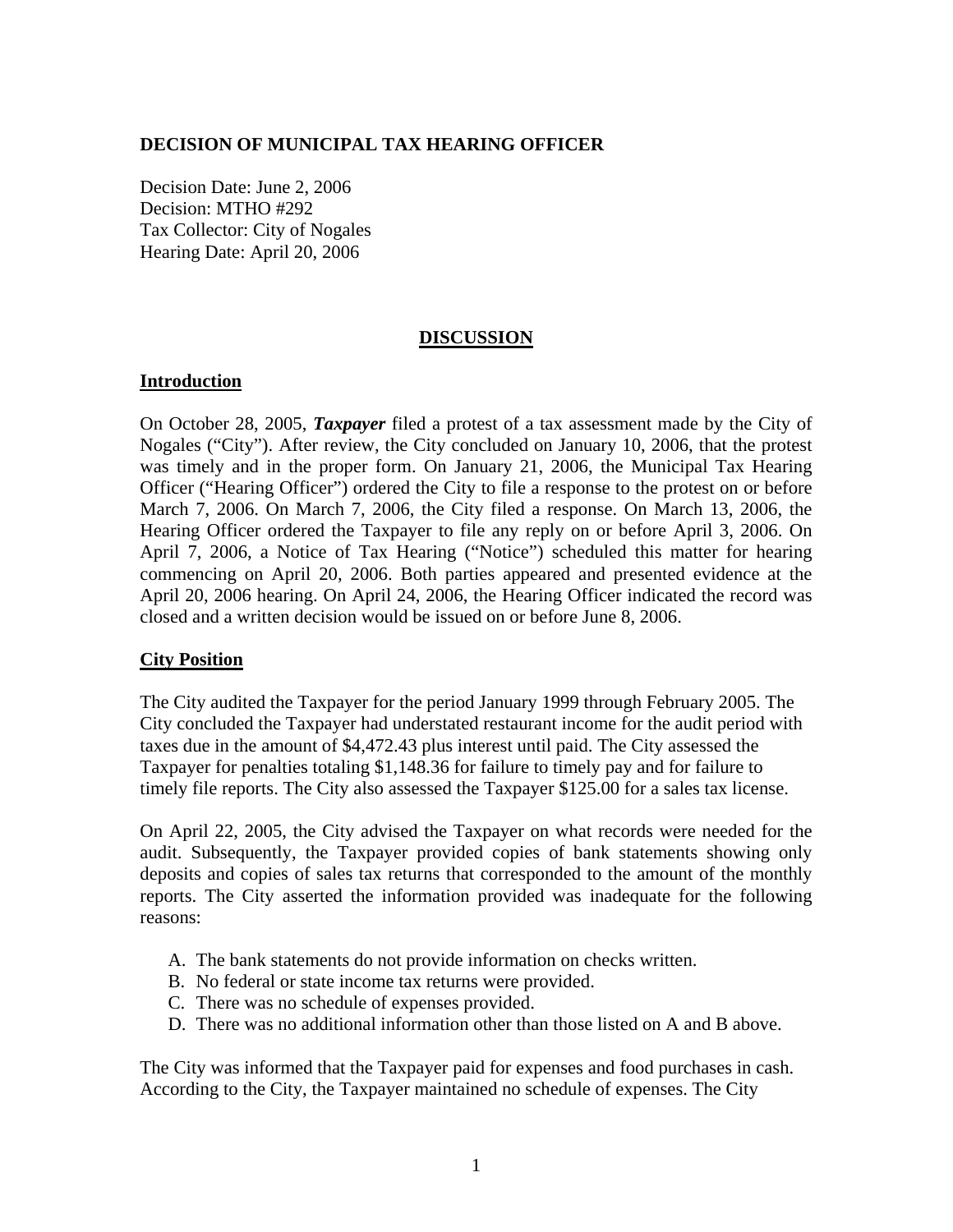indicated the Taxpayer stated he only deposited enough money to pay for his mortgage and other miscellaneous expenses. The City asserted they could not complete the audit without additional information requested and as a result had to estimate the Taxpayer's income. The City noted the Taxpayer had a duty pursuant to City Code Section 15A-350 ("Section 350") to maintain suitable records. The City argued that they had the authority pursuant to City Code Section 15A-545 ("Section 545") to estimate income because the Taxpayer's records were inadequate or insufficient. Based on discussions with customers of the Taxpayer, the City estimated an income amount of \$300.00 per day for twenty-two working days per month. The City noted this compared to the Taxpayer's average bank deposits of \$91.00 per day. The City prepared a schedule of bank deposits that showed deposits were over \$5,000.00 per month in the earlier years of audit and a low of none in subsequent months.

## **Taxpayer Position**

The Taxpayer asserted he had supplied all the necessary documents and did not understand the City's claim that the Taxpayer had not provided sufficient information. The Taxpayer argued that the City's estimated revenue amounts were too high. The Taxpayer indicated he stopped filing monthly reports and paying taxes in February 2000 after it was determined that his wife had cancer. According to the Taxpayer, all of his money went for medical bills.

## **ANALYSIS**

There was no dispute that the Taxpayer was in the restaurant business during the audit period. It was also clear that the Section 350 requires the Taxpayer to "keep and preserve suitable records and such other books and accounts as may be necessary to determine the amount of tax for which he is liable…." The bank statement deposits were not sufficient to determine the gross income since the Taxpayer acknowledged expenses and food purchases were paid for with cash. The fact that the deposit amounts varied from zero to over \$5,000.00 further substantiated the deposits were not reliable to determine the amount of gross income of the Taxpayer.

As a result of the Taxpayer's failure to provide suitable records, the City was authorized to make a reasonable estimate. We also find the City's use of the Taxpayer's customers to be a reasonable approach to estimate the Taxpayer's monthly gross income. Based on the Taxpayer's testimony and the fact the estimate was over two hundred percent higher than the average bank deposit, it would appear the City's estimate would be on the high end of the reasonableness range. However, Section 545 makes it clear that the burden of proof is on the Taxpayer to prove the City's estimate was not reasonable. The Taxpayer failed to meet that burden of proof.

As to the interest, Section 540 indicates no interest can be abated by the Hearing Officer with the exception of interest assessed on taxes abated. Since no taxes were abated, no interest can be abated. The City was authorized pursuant to Section 540 to assess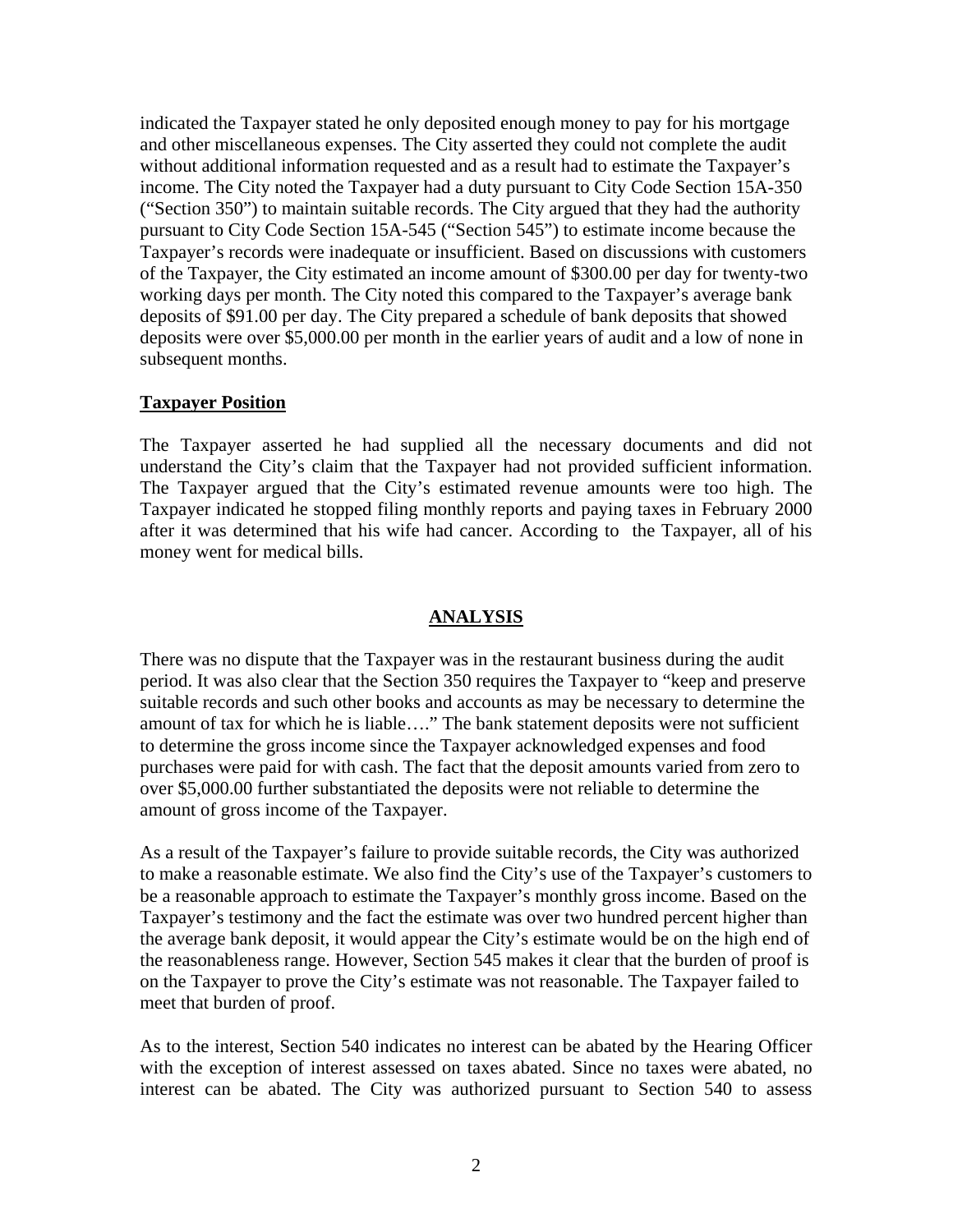penalties for failure to file and failure to timely pay taxes. Those penalties may be waived if the Taxpayer demonstrates reasonable cause for his actions. In this case, the Taxpayer stopped filing reports and stopped paying taxes because his wife had cancer. For approximately eighteen months, all of the Taxpayer's monies were used to pay medical bills. While we would have preferred the Taxpayer to have at least kept filing returns, we find a reasonable person could have acted in the same manner if their spouse had a serious illness. Accordingly, we conclude the Taxpayer has demonstrated reasonable cause to have the penalties waived.

#### **FINDINGS OF FACT**

- 1. On October 28, 2005, the Taxpayer filed a protest of a tax assessment made by the City.
- 2. After review, the City concluded on January 20, 2006, that the protest was timely and in the proper form.
- 3. On January 21, 2006, the Hearing Officer ordered the City to file a response to the protest on or before March 7, 2006.
- 4. On March 7, 2006, the City filed a response.
- 5. On March 13, 2006, the Hearing Officer ordered the Taxpayer to file any reply on or before April 3, 2006.
- 6. On April 7, 2006, a Notice scheduled this matter for hearing commencing on April 20, 2006.
- 7. Both parties appeared and presented evidence at the April 20, 2006 hearing.
- 8. On April 24, 2006, the Hearing Officer indicated the record was closed and a written decision would be issued on or before June 8, 2006.
- 9. The City audited the Taxpayer for the period January 1999 through February 2005.
- 10. The City concluded the Taxpayer had understated restaurant income for the audit periods with taxes due in the amount of \$4,472.43 plus interest until paid.
- 11. The City assessed the Taxpayer for penalties totaling \$1,148.36 for failure to timely pay and for failure to timely file reports.
- 12. The City also assessed the Taxpayer \$125.00 for a sales tax license.
- 13. On April 22, 2006, the City advised the Taxpayer on what records were needed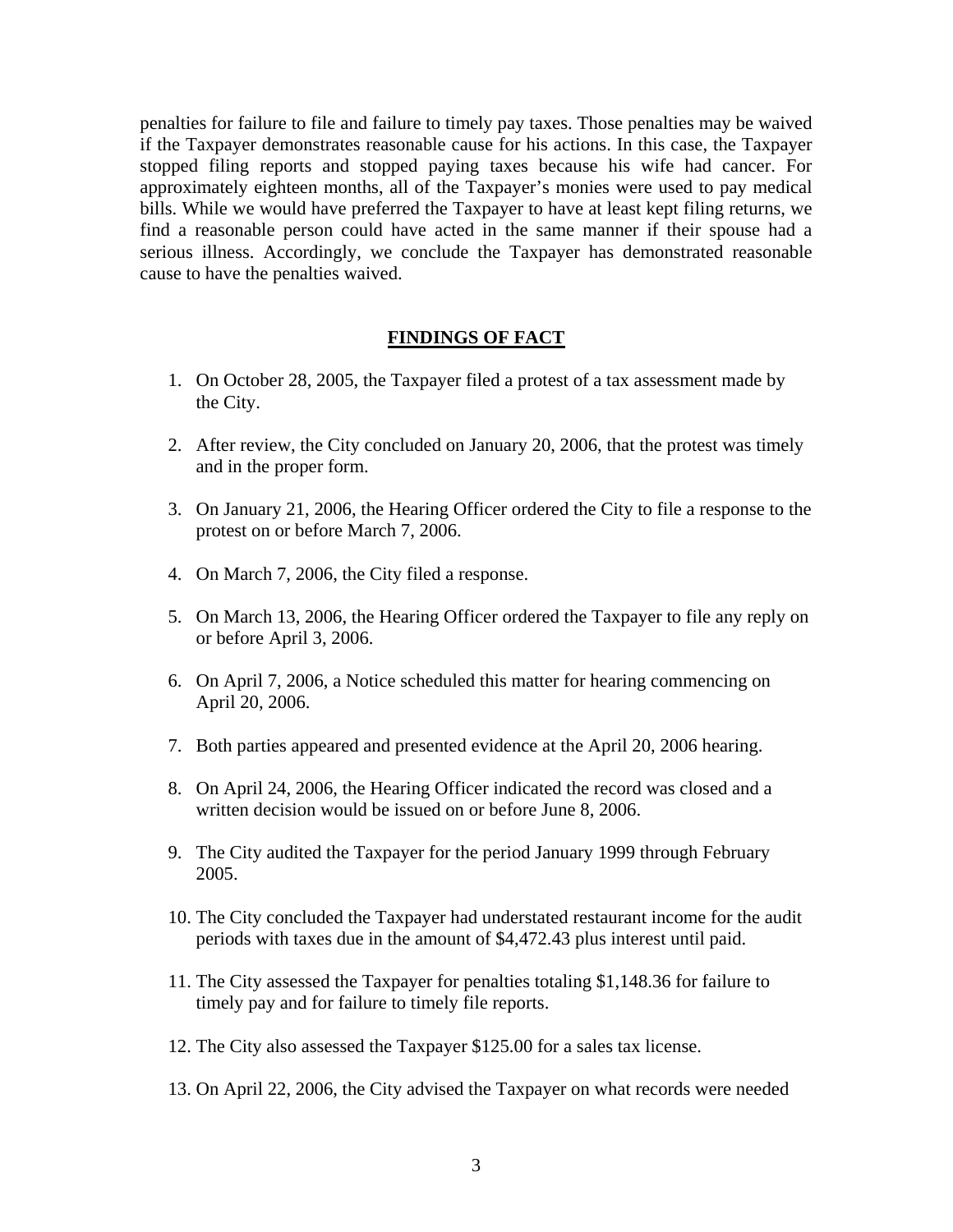for the audit.

- 14. Subsequently, the Taxpayer provided bank statements showing only deposits and copies of sales tax returns that corresponded to the amount of monthly reports.
- 15. During the audit period, the Taxpayer paid for expenses and food purchases in cash.
- 16. During the audit period, the Taxpayer only deposited enough money to pay for his mortgage and other miscellaneous expenses.
- 17. The City could not complete the audit without additional information requested from the Taxpayer.
- 18. The City estimated the Taxpayer's income based on discussions with customers of the Taxpayer.
- 19. The City estimated an income amount of \$300.00 per day for twenty-two working days per month.
- 20. During the audit period, the Taxpayer's average bank deposits were \$91.00 per day.
- 21. During the earlier years of the audit period, the Taxpayer had some bank deposits over \$5,000.00 per month and during the later years some were as low as none.
- 22. The Taxpayer stopped filing tax returns and paying taxes in February 2000 after it was determined his wife had cancer.

#### **CONCLUSIONS OF LAW**

- 1. Pursuant to ARS Section 42-6056, the Municipal Tax Hearing Officer is to hear all reviews of petitions for hearing or redetermination under the Model City Tax Code.
- 2. The Taxpayer had unreported restaurant income pursuant to City Code Section 15A-455.
- 3. The Taxpayer failed to keep and preserve suitable records pursuant to Section 350.
- 4. The City's estimate for taxable income was reasonable.
- 5. Since no taxes were abated, no interest can be abated pursuant to Section 540.